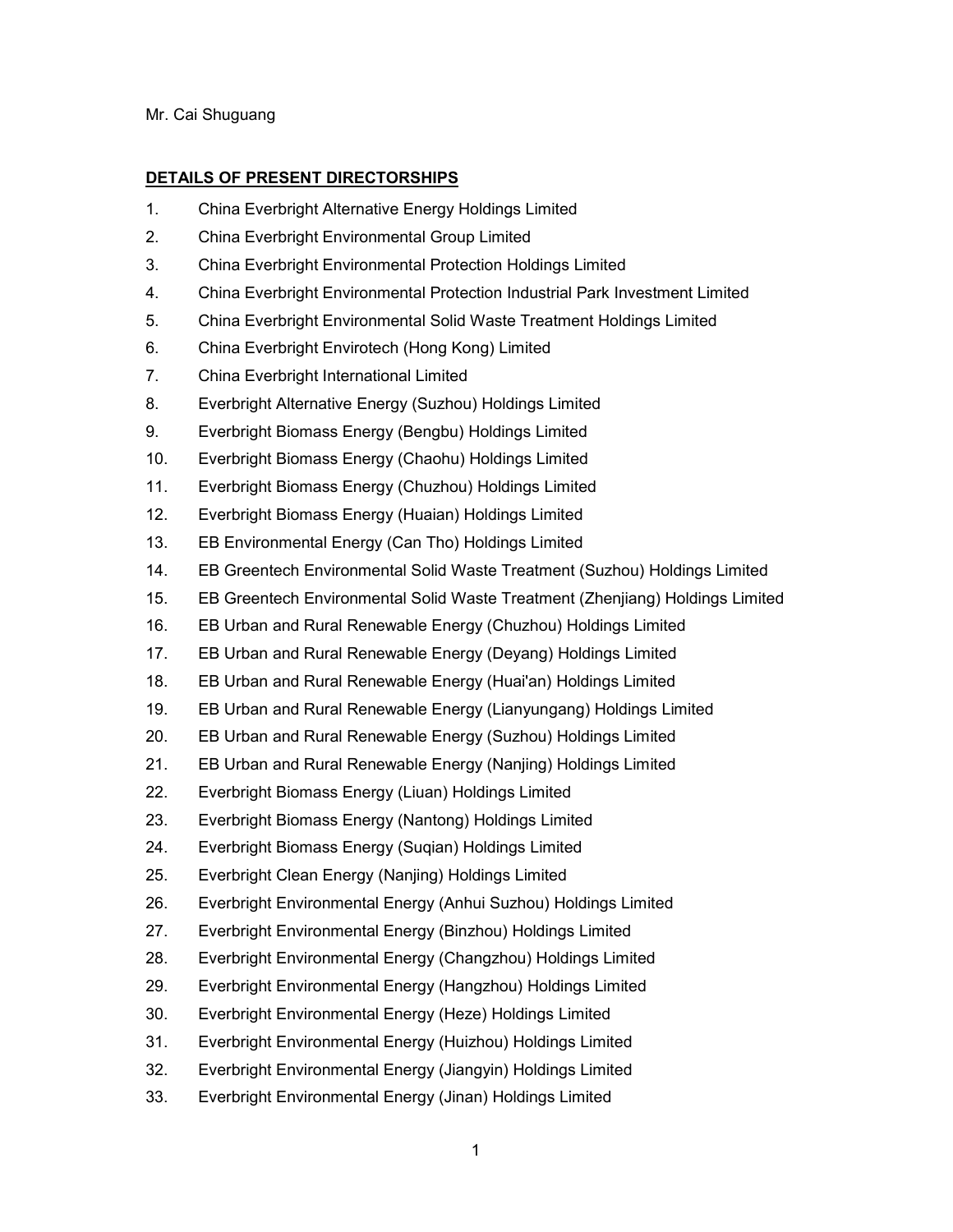34. Everbright Environmental Energy (Jining) Holdings Limited 35. Everbright Environmental Energy (Laiwu) Holdings Limited 36. Everbright Environmental Energy (Linyi) Holdings Limited 37. Everbright Environmental Energy (Maanshan) Holdings Limited 38. Everbright Environmental Energy (Nanjing) Holdings Limited 39. Everbright Environmental Energy (Ningbo) Holdings Limited 40. Everbright Environmental Energy (Qingdao) Holdings Limited 41. Everbright Environmental Energy (Rizhao) Holdings Limited 42. Everbright Environmental Energy (Sanya) Holdings Limited 43. Everbright Environmental Energy (Sichuan) Holdings Limited 44. Everbright Environmental Energy (Suqian) Holdings Limited 45. Everbright Environmental Energy (Suzhou) Holdings Limited 46. Everbright Environmental Energy (Taian) Holdings Limited 47. Everbright Environmental Energy (Weifang) Holdings Limited 48. Everbright Environmental Energy (Xuzhou) Holdings Limited 49. Everbright Environmental Energy (Yantai) Holdings Limited 50. Everbright Environmental Energy (Yixing) Holdings Limited 51. Everbright Environmental Energy (Yiyang) Holdings Limited 52. Everbright Environmental Energy (Yongzhou) Holdings Limited 53. Everbright Environmental Energy (Zaozhuang) Holdings Limited 54. Everbright Environmental Energy (Zhenjiang) Holdings Limited 55. Everbright Environmental Energy (Zhengzhou) Holdings Limited 56. Everbright Environmental Energy (Zhoukou) Holdings Limited 57. Everbright International Environmental Protection Charitable Foundation Company Limited 58. Everbright Solid Waste Treatment (Changzhou) Holdings Limited 59. Everbright Solid Waste Treatment (Lianyungang) Holdings Limited 60. Everbright Solid Waste Treatment (Shouguang) Holdings Limited 61. Everbright Solid Waste Treatment (Yancheng) Holdings Limited 62. Everbright Solid Waste Treatment (Xuzhou) Holdings Limited 63. Everbright Solid Waste Treatment (Zibo) Holdings Limited 64. China Everbright Environmental Energy Limited 65. China Everbright Environmental Energy (HK) Investment Limited 66. EB Environmental Energy Holdings (Vietnam) Limited 67. China Everbright Envirotech Holdings Limited 68. China Everbright Envirotech Limited 69. China Everbright Green Holdings Limited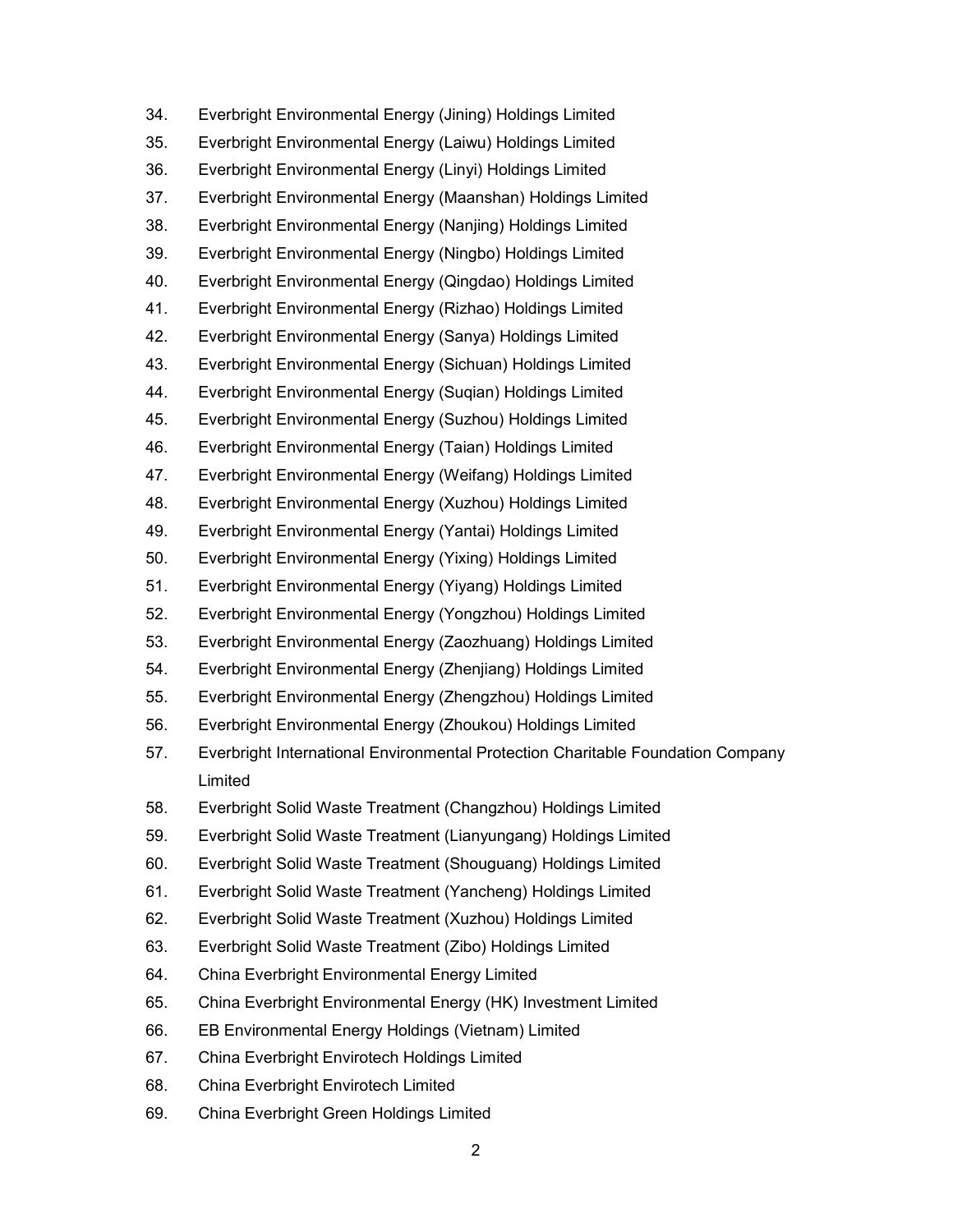- 70. China Everbright Urban and Rural Integrated Investment Limited
- 71. EB Environmental Energy Management Limited
- 72. EB Envirotech Investment Limited
- 73. EB Hazardous Waste Holdings Limited
- 74. EB International Environmental Investment (Vietnam) Limited
- 75. EB Renewable Energy and Hazardous Waste Investment Limited
- 76. EB Renewable Energy Holdings Limited
- 77. EB Renewable Energy Management Limited
- 78. Everbright Environmental Energy (Suzhou) Ltd.
- 79. Everbright Environmental Energy (Yixing) Ltd.
- 80. Everbright Environmental Energy (Jiangyin) Ltd.
- 81. Everbright Environmental Energy (Changzhou) Co., Ltd.
- 82. Everbright Environmental Energy (Suzhou) Methane Power Generation Ltd.
- 83. Everbright Environmental (Suzhou) Solid Waste Treatment Ltd.
- 84. Everbright Environmental Energy (Jinan) Co., Ltd.
- 85. Everbright Environmental Energy (Zhenjiang) Co., Ltd.
- 86. Everbright Environmental Energy (Huidong) Ltd.
- 87. Everbright Environmental Energy (Suqian) Ltd.
- 88. Everbright Environmental (Suqian) Solid Waste Treatment Ltd.
- 89. Everbright Photovoltaic Energy (Changzhou) Ltd.
- 90. Everbright Photovoltaic Energy (Huaining) Ltd.
- 91. Everbright Photovoltaic Energy (Suqian) Ltd.
- 92. Everbright Environmental Energy (Nanjing) Ltd.
- 93. Everbright Environmental Protection (China) Limited
- 94. Everbright Environmental Energy (Sanya) Co., Ltd.
- 95. Everbright Environmental Energy (Dongguan) Ltd.
- 96. Everbright Environmental (Lianyungang) Solid Waste Treatment Ltd.
- 97. Everbright Environmental (Yancheng) Solid Waste Treatment Ltd.
- 98. Everbright Environmental Solid Waste Treatment (Xinyi) Ltd.
- 99. Everbright Environmental Energy (Pizhou) Ltd.
- 100. Everbright Environmental Engineering (Shenzhen) Ltd.
- 101. Everbright Environmental Operation Management (Shenzhen) Ltd.
- 102. Everbright Environmental Energy (Boluo) Ltd.
- 103. Everbright Environmental Energy (Shouguang) Co., Ltd.
- 104. Everbright Environmental Energy (Weifang) Co., Ltd.
- 105. Everbright Environmental Energy (Ninghai) Ltd.
- 106. Suzhou Wujiang Everbright Environmental Energy Ltd.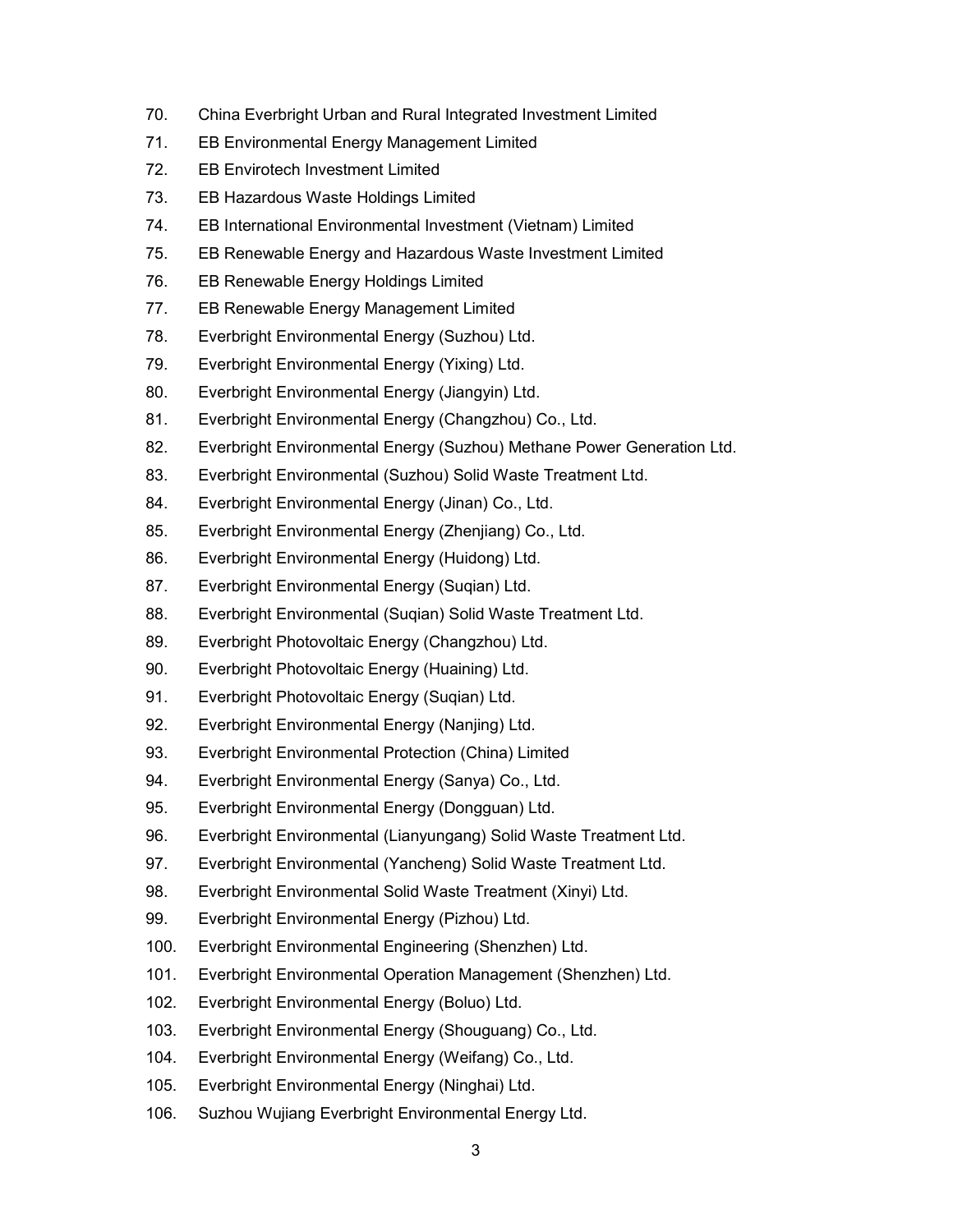- 107. Nanjing Jiangnan Jingmai Industrial Park Development Ltd.
- 108. Everbright Environmental Energy (Rizhao) Limited
- 109. Everbright Environmental Hazardous Waste Treatment (Zibo) Ltd.
- 110. Everbright Environmental Energy (Heze) Ltd.
- 111. Everbright Environmental (Lianyungang) Waste Treatment Ltd.
- 112. Everbright Wind Power (Ningwu) Co., Ltd.
- 113. Everbright Alternative Energy (Dangshan) Co., Ltd.
- 114. Everbright Jiangdong Environmental Energy (Ma'anshan) Company Limited
- 115. Everbright Biomass Energy (Hanshan) Ltd.
- 116. Everbright Environmental Energy (Yiyang) Ltd.
- 117. Everbright Biomass Energy (Xuyi) Ltd
- 118. Everbright Environmental Energy (Dangshan) Ltd.
- 119. Everbright Biomass Energy (Suqian) Limited
- 120. Everbright Biomass Energy (Guanyun) Ltd.
- 121. Everbright Biomass Energy (Rudong) Ltd.
- 122. Everbright Biomass Energy (Chuzhou) Ltd.
- 123. Everbright Environmental Energy (Tengzhou) Ltd.
- 124. Everbright Environmental Energy (Pingdu) Ltd.
- 125. Everbright Environmental Energy (Yongzhou) Ltd.
- 126. Everbright Biomass Fuel (Xuyi) Ltd.
- 127. Everbright Biomass Fuel (Guanyun) Ltd.
- 128. Everbright Biomass Fuel (Suqian) Ltd.
- 129. Everbright Environmental (Sanya) Sludge Treatment Ltd.
- 130. Everbright Biomass Energy (Dingyuan) Ltd.
- 131. Everbright Biomass Energy (Huaiyuan) Ltd.
- 132. Everbright Biomass Energy (Lingbi) Ltd.
- 133. Everbright Biomass Energy (Rugao) Ltd.
- 134. Everbright Biomass Energy (Lu'an) Ltd.
- 135. Everbright Biomass Heating (Lu'an) Ltd.
- 136. Everbright Environmental Energy (Hangzhou) Limited
- 137. Everbright Environmental Energy (Lingbi) Ltd.
- 138. Everbright Environmental Energy (Peixian) Ltd.
- 139. Everbright Environmental Energy (Xinzheng) Ltd.
- 140. Everbright Environmental Energy (Laiwu) Ltd.
- 141. Everbright Renewable Energy (Nanjing) Ltd.
- 142. EB Urban and Rural Renewable Energy (Xiaoxian) Ltd.
- 143. EB Urban and Rural Renewable Energy (Mianzhu) Ltd.